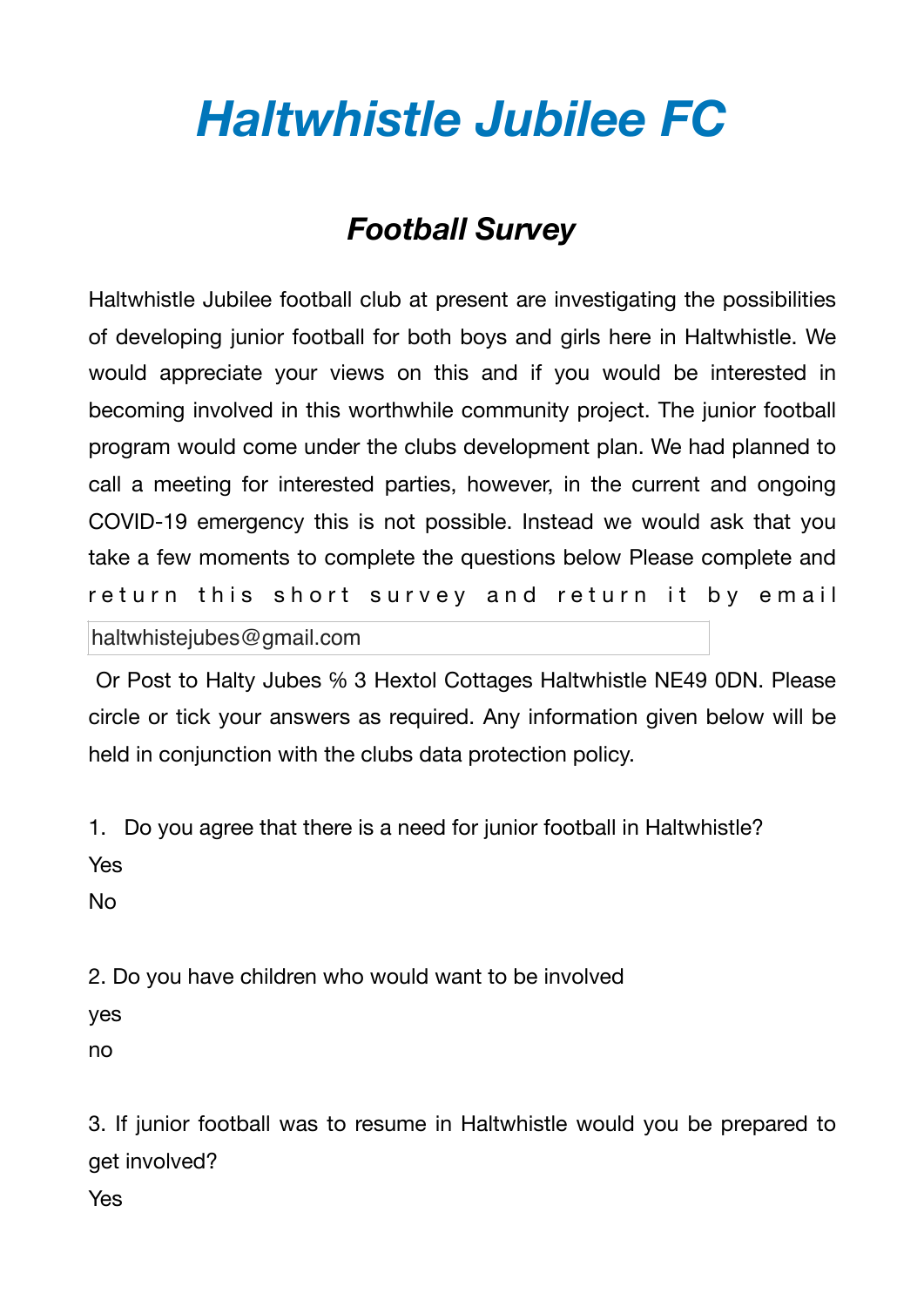4. If yes in which of the following capacities would you be interested in becoming involved? please tick choices, more than one can be selected **Coaching** Administration Safeguarding Ground preparation Fundraising General assistance

5. If you had a choice when would be the best time for junior sessions? Please tick as required Saturday mornings Sunday mornings Weekday evenings

6. Would you prepared to volunteer to be trained as any of the following? Coach, FA Level One First Aid, FA First Aid Course Referee Safeguarding Officer If you would be interested in getting involved please leave contact details below and you will receive an invitation to a meeting as soon as it is practical to hold one, following the current emergency. Name

Email\_\_\_\_\_\_\_\_\_\_\_\_\_\_\_\_\_\_\_\_\_\_\_\_\_\_\_\_\_\_\_\_\_\_\_\_\_\_\_\_\_\_\_\_\_\_\_\_\_\_\_\_\_\_\_\_\_\_\_\_\_\_\_

Phone number  $\blacksquare$ 

No